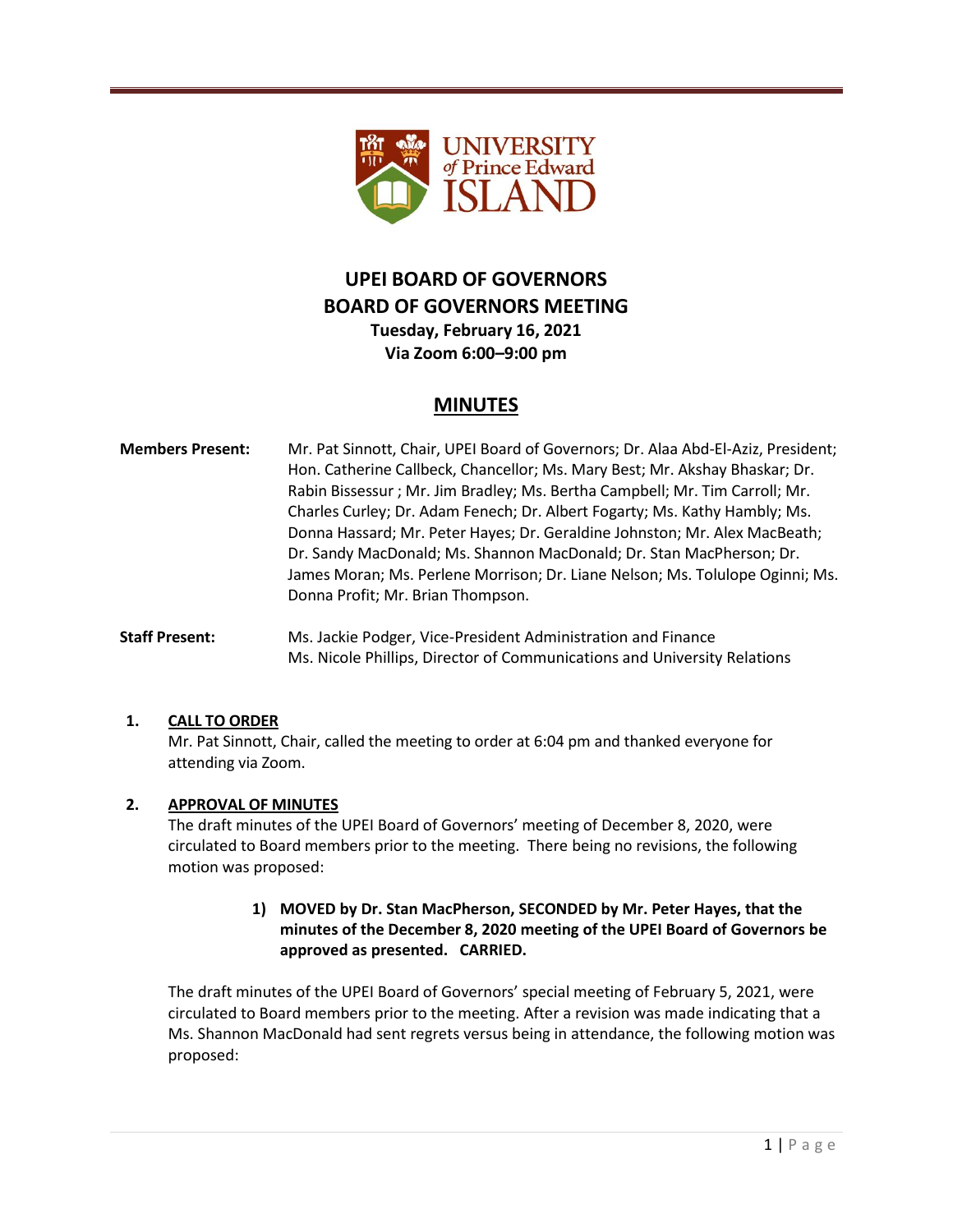**2) MOVED by Ms. Bertha Campbell, SECONDED by Ms. Donna Hassard, that the minutes of the February 5, 2021 meeting of the UPEI Board of Governors be approved with the revision as noted. CARRIED.**

#### **3. CHAIR'S REPORT**

Mr. Sinnott indicated that he had nothing to report since the special meeting on February 5, 2021.

#### **4. PRESIDENT'S REPORT**

President Abd-El-Aziz reported that UPEI is experiencing its highest enrolment in history, and that international numbers, in particular, are extremely strong.

The President provided an update on the new diagnostic imaging centre being established at the Atlantic Veterinary College, made possible by a generous private donor. The President also reported:

- a fundraising campaign to support the performing arts theatre (being built in conjunction with the new residence) and renovations to Steel Recital Hall,
- funding received for equipment at the Canadian Centre for Climate Change and Adaptation in St. Peter's Bay; and
- the approval for the Doctor of Applied Health program.

#### **5. STUDENT UNION REPORT**

Ms. Tolulope Oginni provided an update on some of the services that the Student Union continues to provide students, including the Student Union Food Bank (80 regular clients), and new initiatives like the video-game co-op.

Ms. Oginni reported that the Student Union has partnered with the Canadian Mental Health Association (PEI) and BIPOC USHR on several workshops and to provide resources for students.

The Student Union initiated a letter writing campaign targeted at the provincial government to extend the moratorium on student loan payments.

Finally, Ms. Oginni also indicated that the UPEISU campaign period was underway with elections for the new executive team taking place March 9–10, 2021.

#### **6. SENATE REPORT TO THE BOARD:**

Ms. Bertha Campbell reported that Senate met on February 12, 2021. The following topics were covered:

- **a) 2021 Summer Academic Semester** Senate unanimously approved a continuation of a hybrid model of teaching for the Spring and Summer sessions of the 2021 Summer semester (May–August). This means courses will be primarily online along with selected in-person components in nursing, veterinary medicine, sustainable design engineering, education, doctor of psychology, and graduate studies.
- **b) 2021 Fall Academic Semester** Senate unanimously approved a move to primarily inperson teaching with online components for the 2021 Fall semester. This means that UPEI intends to incorporate in-person teaching to the level that is possible within PEI CPHO guidance.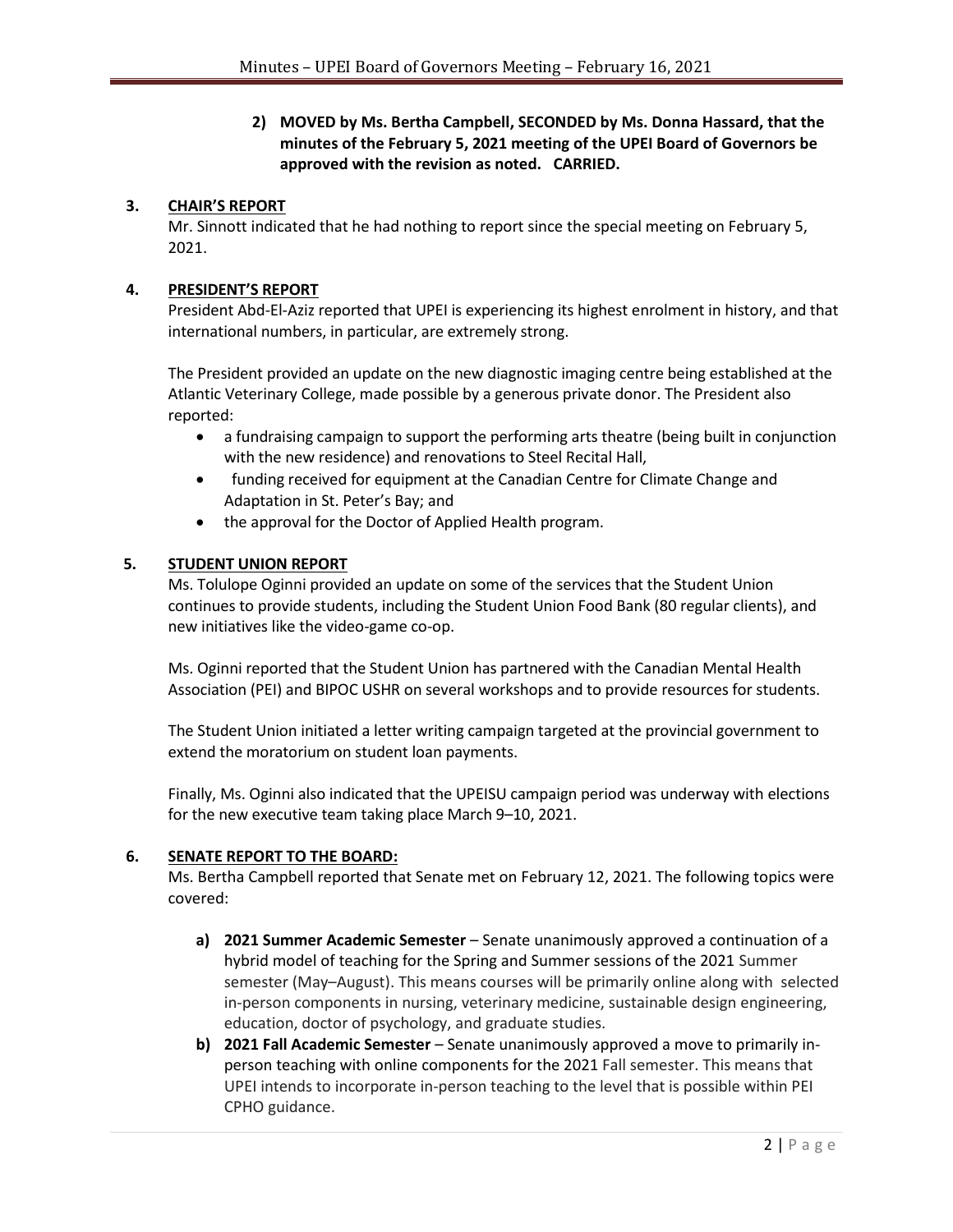- **c) Climate Change and Adaptation and Environmental Studies**  Ms. Campbell reported that the University Senate discussed an administrative restructuring of the School of Climate Change and Adaptation, currently within in the Faculty of Science, and the interdisciplinary Bachelor of Environmental Studies program, due to the synergy between the two programs. The University Senate unanimously endorsed and recommended to the UPEI Board of Governors that a new faculty be established and that Climate Change and Environmental Studies be included in the new Faculty.
	- **3) MOVED by Ms. Bertha Campbell, SECONDED by Dr. Sandy MacDonald, that the Climate Change and Environmental Studies programs be housed under the new Faculty of Climate Change and Environmental Studies. CARRIED.**

President Abd-El-Aziz indicated that a member of the Senate had inquired about establishing a more equitable distribution of Senate seats to reflect increases in the size of certain faculties. The President stated that he will take this request to the Governance and Appeals Committee of the Board of Governors .

**d) UPEI Equity, Diversity, and Inclusion Strategy** – Ms. Campbell reported that the University Senate also discussed the UPEI Equity, Diversity, and Inclusion Strategy and unanimously passed the following motion: *That the University Senate endorse the UPEI Equity, Diversity, and Inclusion Strategy, with the addition of the" Joint Equity Committee" to the list of groups that will be consulted (on page 13), and that the document be reviewed in one year by both the Board and Senate.* Ms. Shannon MacDonald indicated that she would bring forth the recommended edits from the University Senate when she presents a motion about the EDI Strategy during the Governance and Appeals Committee report.

#### **7. BOARD COMMITTEES' UPDATES:**

- **a) Finance and Audit Committee –** Mr. Alex MacBeath informed Governors that a Committee meeting was held on February 2, 2021, where the Committee received detailed updates on year-to-date financial results and capital projects. Mr. MacBeath advised that a discussion took place about the Network Modernization Project resulting in the following motion:
	- **4) MOVED by Mr. Alex MacBeath, SECONDED by Dr. Sandy MacDonald, that the UPEI Board of Governors approve an increase of \$2.07 M to the \$7.30 M already approved, for a total of \$9.37 M, for the Network Modernization Project, as recommended by the Finance and Audit Committee. CARRIED.**

Mr. MacBeath indicated that the committee received an extensive report from the Internal Auditor, including a work plan for the next three fiscal years. In addition, the Internal Auditor presented a preliminary Enterprise Risk Framework. It was agreed that the chair of the Finance and Audit Committee and chair of the Governance and Appeals Committee will provide joint oversight with regard to Enterprise Risk Management.

**b) Development, Fundraising and External Relations Committee –** Ms. Kathy Hambly reported that a committee meeting was held on January 27, 2021, and the discussion was covered in the President's report. She added that the results of the e-votes for six new awards were